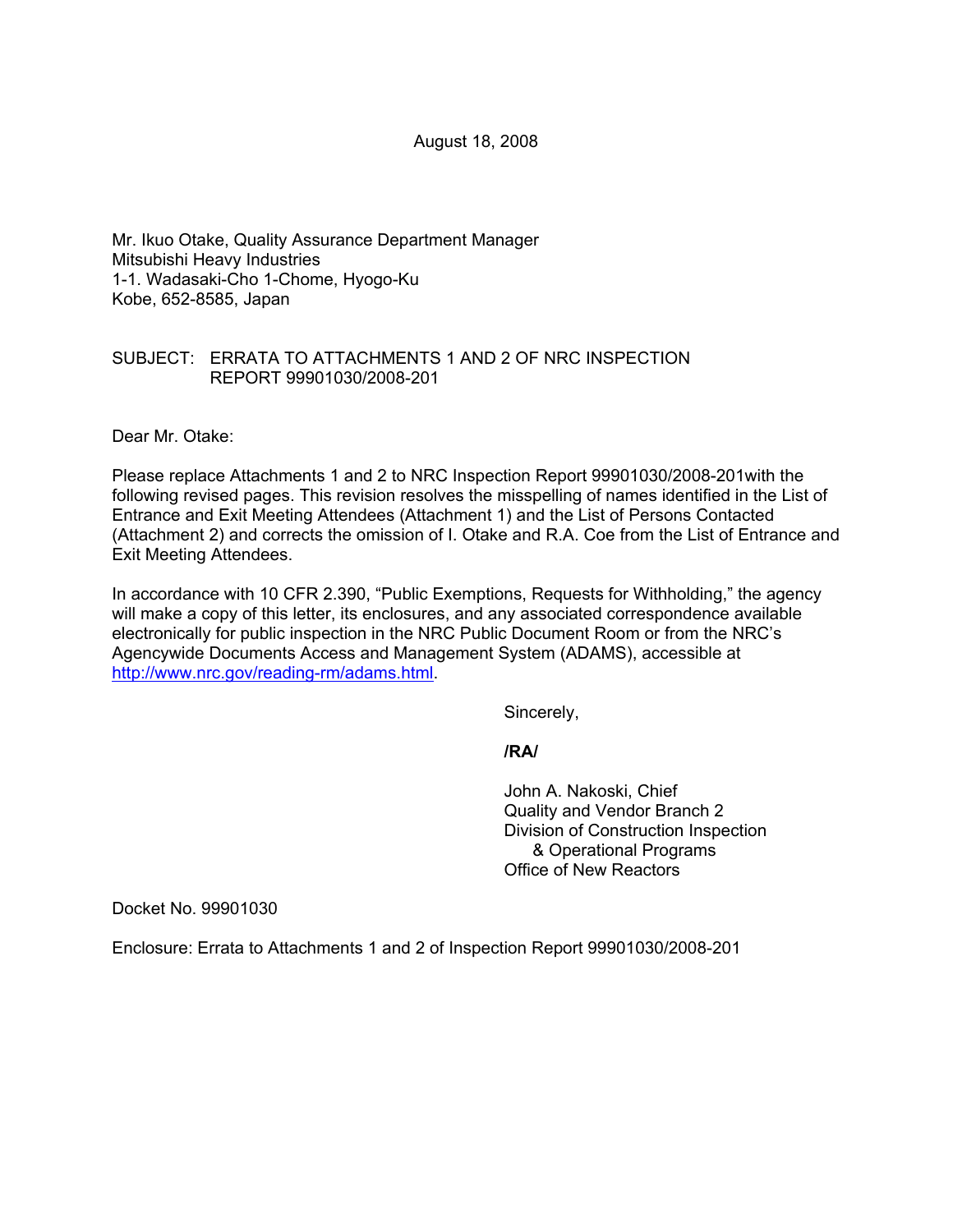#### August 18, 2008

Mr. Ikuo Otake, Quality Assurance Department Manager Mitsubishi Heavy Industries 1-1. Wadasaki-Cho 1-Chome, Hyogo-Ku Kobe, 652-8585, Japan

### SUBJECT: ERRATA TO ATTACHMENTS 1 AND 2 OF NRC INSPECTION REPORT 99901030/2008-201

Dear Mr. Otake:

Please replace Attachments 1 and 2 to NRC Inspection Report 99901030/2008-201with the following revised pages. This revision resolves the misspelling of names identified in the List of Entrance and Exit Meeting Attendees (Attachment 1) and the List of Persons Contacted (Attachment 2) and corrects the omission of I. Otake and R.A. Coe from the List of Entrance and Exit Meeting Attendees.

In accordance with 10 CFR 2.390, "Public Exemptions, Requests for Withholding," the agency will make a copy of this letter, its enclosures, and any associated correspondence available electronically for public inspection in the NRC Public Document Room or from the NRC's Agencywide Documents Access and Management System (ADAMS), accessible at http://www.nrc.gov/reading-rm/adams.html.

Sincerely,

**/RA/** 

John A. Nakoski, Chief Quality and Vendor Branch 2 Division of Construction Inspection & Operational Programs Office of New Reactors

Docket No. 99901030

Enclosure: Errata to Attachments 1 and 2 of Inspection Report 99901030/2008-201

DISTRIBUTION:

RidsNroDcipCqvb/Cqvp RMcIntyre KKavanagh Ikuo\_otake@mhi.co.jp

ADAMS Accession No.: ML082210232

G:\DCIP\CQVB\Cleavenger\MHI and DOOSAN May 2008\MHI\Errata for Attachments to MHI Inspection Report.doc INDICATE IN BOX "C"=COPY W/O ATTACHMENT/ENCLOSURE, "E"=COPY W/ATT/ENCL, "N" = NO COPY

| <b>OFFICE</b> | <b>INRO/DCIP/CQVB</b> | ⊏ | <b>INRO/DCIP/CQVB/BC</b> | −<br>⊫ |  |
|---------------|-----------------------|---|--------------------------|--------|--|
| <b>INAME</b>  | SCleavenger           |   | JANakoski                |        |  |
| <b>IDATE</b>  | 08/18/2008            |   | 108/18/2008              |        |  |

**OFFICIAL RECORD COPY**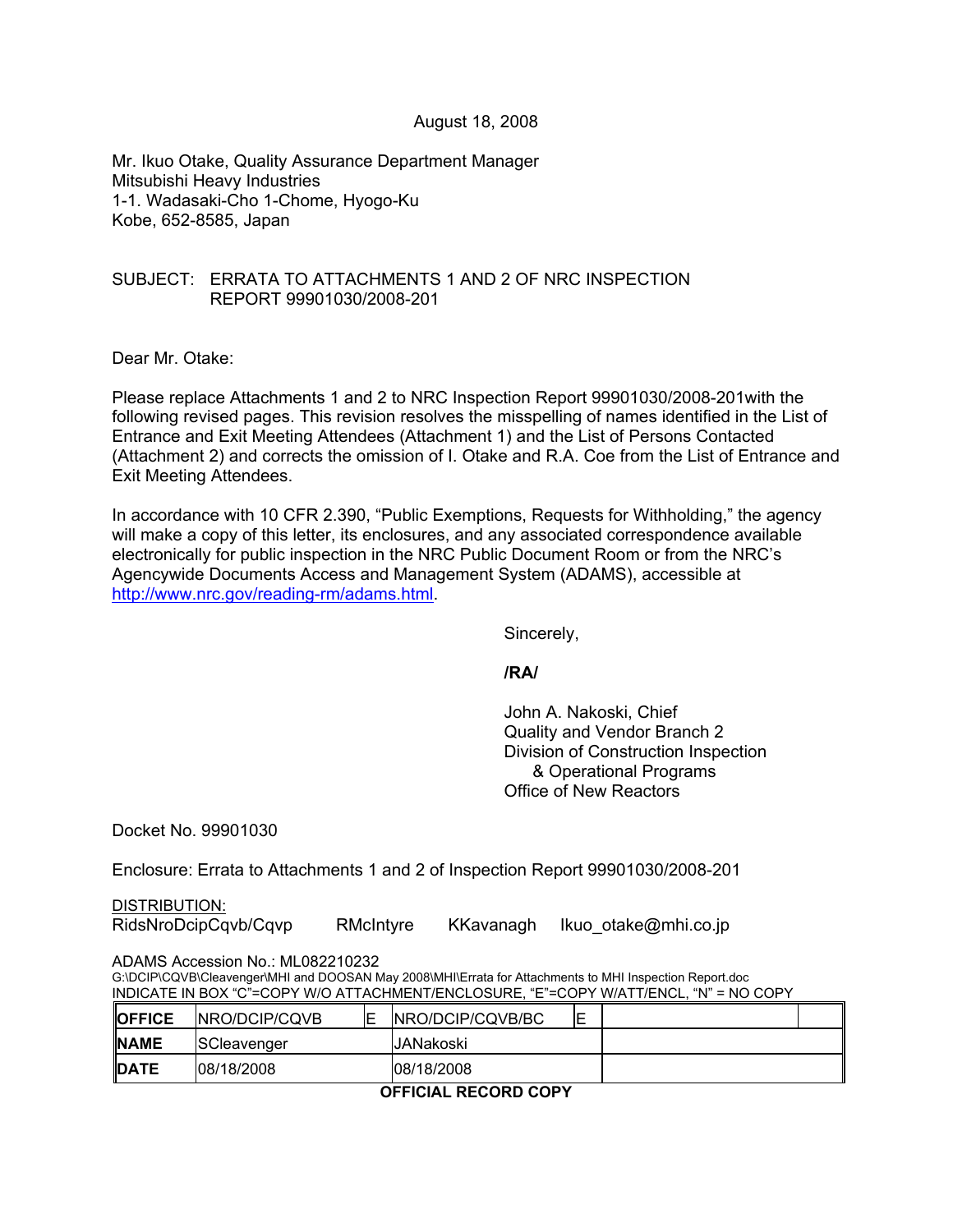# **ATTACHMENT 1**

List of Attendees: (1) Entrance Meeting May 19, 2008, (2) Exit Meeting on May 22, 2008

| <u>(1)</u>         | <u>(2)</u>   | <u>Name</u>             | Department/Organization                       |
|--------------------|--------------|-------------------------|-----------------------------------------------|
| $\overline{X}$     | $\mathsf{X}$ | <b>Glenn Tracy</b>      | <b>NRC</b>                                    |
| X                  | X            | <b>Richard McIntyre</b> | <b>NRC</b>                                    |
| X                  | X            | Kerri Kavanagh          | <b>NRC</b>                                    |
| X                  | X            | Alan Blamey             | <b>NRC</b>                                    |
| X                  | X            | Sabrina Cleavenger      | <b>NRC</b>                                    |
| X                  | X            | I. Otake                | QA Department Manager, MHI                    |
| X                  |              | T. Fukuda               | CQCS, MHI                                     |
| X                  | X            | T. Nakata               | PQCS, MHI                                     |
| X                  |              | F. Castro               | CDS, MHI                                      |
| X                  |              | K. Kubo                 | NCVS Manager, MHI                             |
| X                  | X            | H. Mizoguchi            | TAG, MHI                                      |
| X                  | X.           | T. Ozawa                | MPS Manager, MHI                              |
| X                  | X            | T. Usuda                | CQCS, MHI                                     |
| X                  | X            | G. Abe                  | SGDS, MHI                                     |
| X                  |              | T. Ota                  | NSGS, MHI                                     |
| X                  | X            | T. Kagawa               | NSGS, MHI                                     |
| X                  | X            | N. Sakamoto             | CQCS, MHI                                     |
| X                  |              | S. Maeda                | NSGS, MHI                                     |
| X                  | X            | H. Taguchi              | NPMPS, MHI                                    |
| X                  | X            | M. Amano                | MPS, MHI                                      |
| X                  |              | T. Fukui                | NCVS, MHI                                     |
| X                  | X            | M. Koyama               | SGDS, MHI                                     |
| X                  |              | H. Kamino               | CQCS, MHI                                     |
| X                  | X            | M. Takagishi            | NPVCIPS Manager, MHI                          |
| X                  |              | F. Kurokawa             | NPQAS, MHI                                    |
| X                  | X            | H. Hirano               | PM, MHI                                       |
| X                  | X            | K. Aizawa               | NPQAS, MHI                                    |
| X                  |              | Y. Sano                 | NPVCIPS, MHI                                  |
| X                  |              | T. Kanabushi            | NSGS Manager, MHI                             |
| X                  | X            | T. Okamoto              | <b>MPMPS Manager, MHI</b>                     |
| X                  | X            | S. Yamane               | DTS Manager, MHI                              |
| X                  |              | H. Mimaki               | <b>SGDS Manager, MHI</b>                      |
| X                  |              | H. Kaguchi              | <b>Nuclear Plant Component Designing Dept</b> |
|                    |              |                         | Manager, MHI                                  |
| $\pmb{\mathsf{X}}$ | X            | T. Kobayashi            | TAG, MHI                                      |
| X                  | X            | K. Saito                | Procurement Department Manager, MHI           |
| X                  | X            | T. Kodama               | PM, MHI                                       |
| X                  | X            | T. Hoshi                | PM, MHI                                       |
| X                  |              | T. Tsuruta              | Lead NDE Level III, MHI                       |
| X                  | X            | K. Abe                  | CIDS, MHI                                     |
| X                  | X            | Yurugi Kanzaki          | CDS Manager, MHI                              |
| X                  | X            | Kazuyuki Unate          | PQCS Manager, MHI                             |
| X                  |              | Yoshihisa Tada          | <b>CQCS Manager, MHI</b>                      |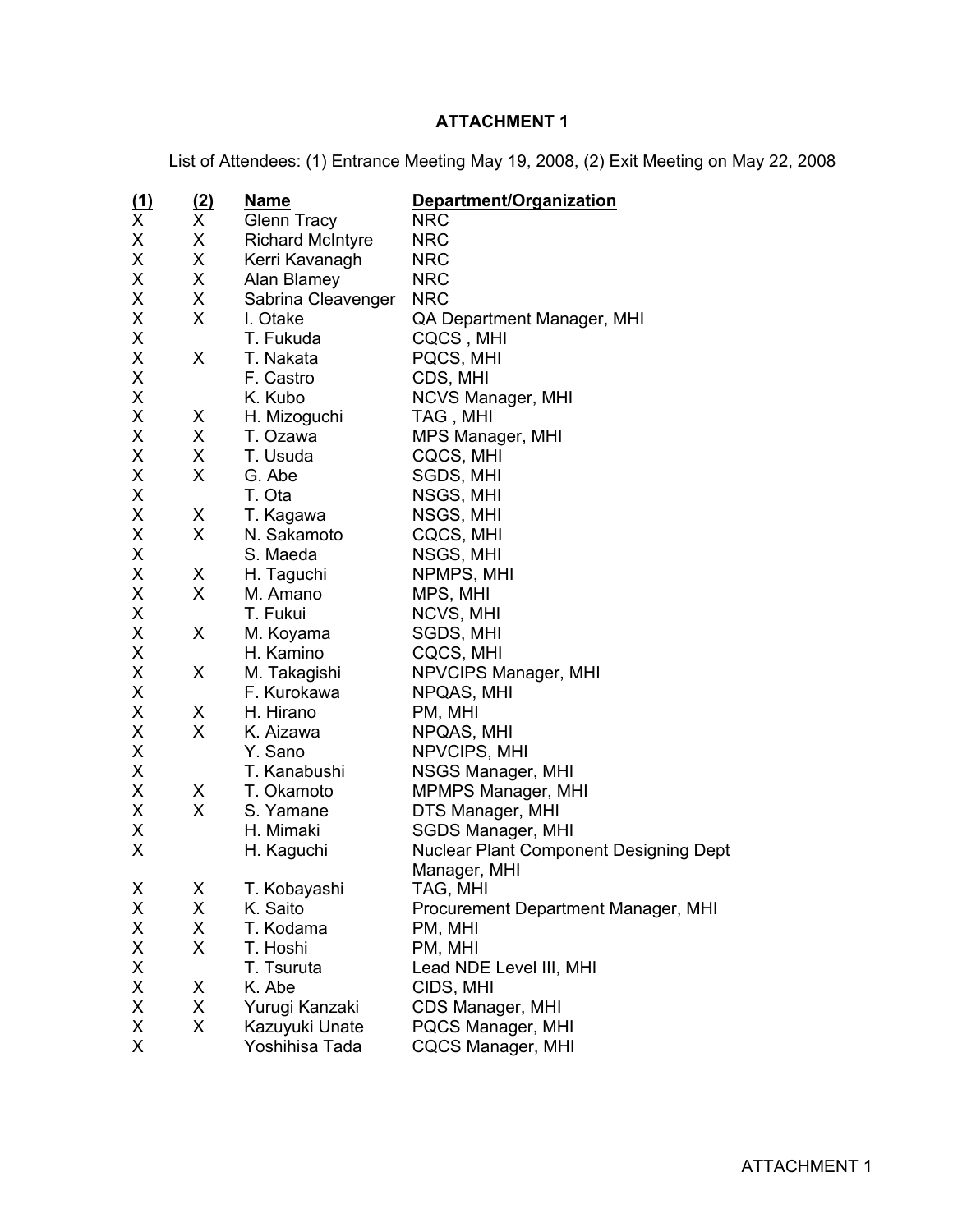| X | X            | Masayoshi Suzuki | NPQAS, MHI                                          |
|---|--------------|------------------|-----------------------------------------------------|
| Χ | X.           | Masamori Onozuka | Project Manager, New Plant Engineering, MNES        |
| Χ | X.           | J. Namba         | Interpreter                                         |
| Χ | X.           | K. Kano          | NPQAS, MHI                                          |
| Χ | $\mathsf{X}$ | S. Koizumi       | EMS, MHI                                            |
| X | X.           | Y. Okazaki       | EMS, MHI                                            |
| X | $\mathsf{X}$ | S. Masamori      | MHI Kobe General Manager                            |
| Χ |              | F. Kono          | <b>Nuclear Plant Designing Department, MHI</b>      |
| Χ | $\mathsf{X}$ | T. Kitera        | QA Department Manager, MHI                          |
| X |              | M. Tsujii        | Nuclear Energy Systems Marketing &                  |
|   |              |                  | Administration Department Deputy Manager, MHI       |
| X |              | S. Itoh          | <b>Nuclear Power Plant Equipment Manufacturing</b>  |
|   |              |                  | Dept. Deputy Manager, MHI                           |
| X | X            | K. Hirakawa      | QA Department Deputy Manager, MHI                   |
|   | X.           | T. Tokuami       | DTS, MHI                                            |
|   | X.           | H.G. Domschke    | <b>SCE Engineering</b>                              |
|   | X.           | D. Calhoun       | <b>SCE Engineering</b>                              |
|   | X.           | T. Kinoshita     | PQCS, MHI                                           |
|   | X            | T. Hashimoto     | <b>Nuclear Plant Component Designing Department</b> |
|   |              |                  | Deputy Manager, MHI                                 |
|   | X            | M. Yonaha        | NPQAS, MHI                                          |
|   | X.           | E. Kadokami      | MHI Kobe Deputy General Manager                     |
|   | X            | N. Miyakoshi     | General Manager of MHI Headquarters QA              |
|   | X            | T. Walker        | <b>STPNOC Quality Manager</b>                       |
|   | X            | R.W. Driscoll    | <b>WEC Engineering</b>                              |
|   | X            | S. Babata        | Nuclear Energy System Marketing & Administration    |
|   |              |                  | Department Manager, MHI                             |
|   | X            | Y. Sagara        | EMS Manager, MHI                                    |
|   | $\mathsf{X}$ | M. Uchida        | Nuclear Plant Designing Department Deputy Manager,  |
|   |              |                  | <b>MHI</b>                                          |
|   | X            | T. Saito         | NPQAS Manager, MHI                                  |
| X |              | Y. Shimokusu     | Nuclear Power Plant Equipment Manufacturing         |
|   |              |                  | Department Deputy Manager, MHI                      |
|   | X            | M. Ono           | NPQAS, MHI                                          |
|   | X            | R. A. COE        | <b>SCE Engineering</b>                              |